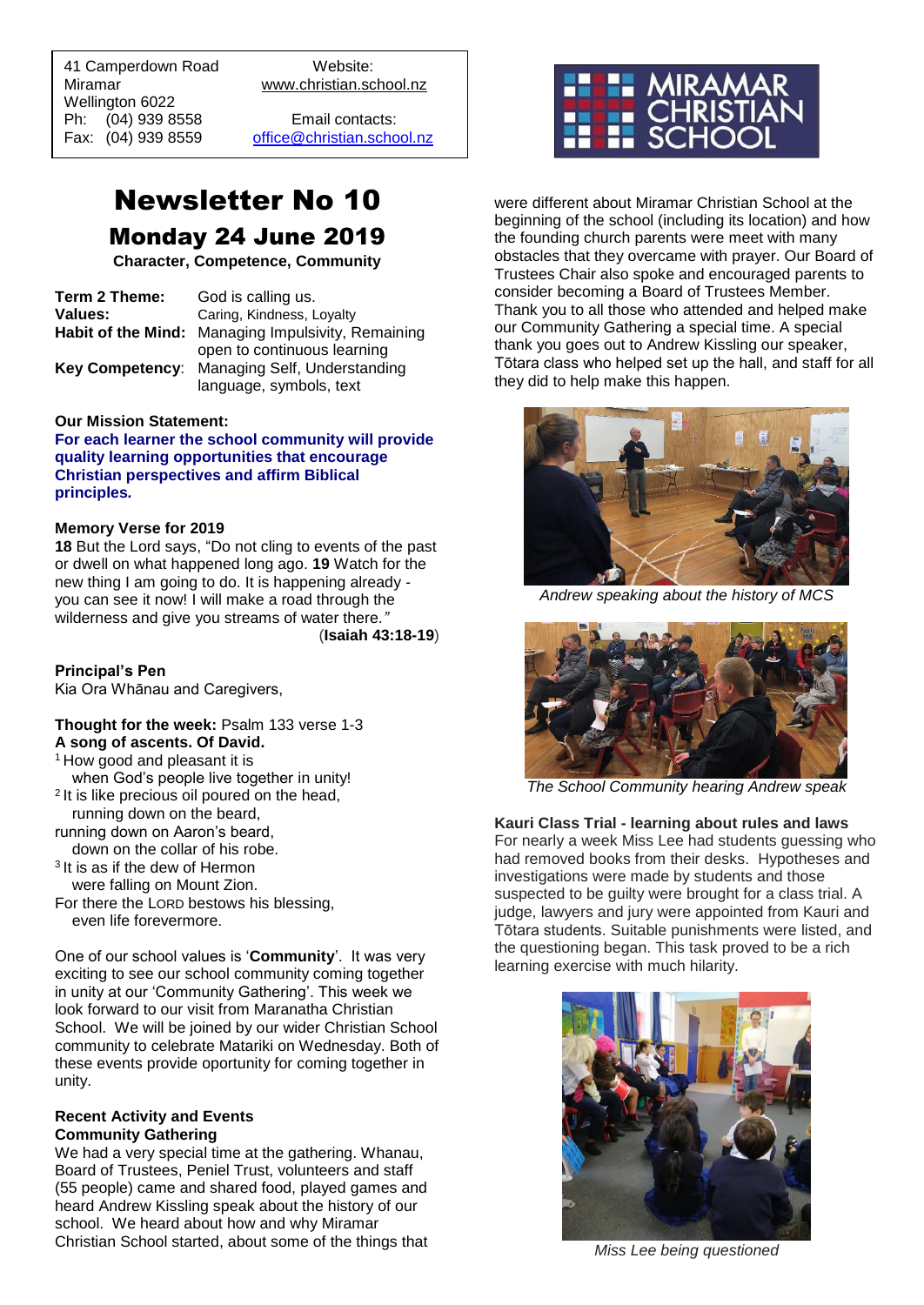# **Open Day**

Thank you to all those who helped spread the word about our Open Day. Every time we share news about our school we raise the profile and visibility within the community and remind them we are here.

I would also like to thank Miss Lee who designed our flier, Kauri class who worked very hard at getting the grounds clean and who gave visitors a tour of the school. Visitors were interested in what we are doing here and very impressed with our senior students.



# **Preparation for Mihi Whakatau and Matariki Celebration**.

Our students are practising hard to learn the how to contribute to the Mihi Whakatau on Wednesday. You can view a video of their practicing on our Facebook page.



*Students practising for the Mihi Whakatau*

## **Visiting Speaker at Assembly**

Pastor David Medland got down to the children's level at Assembly on Friday. With the support of many visuals David spoke to students about some of the ways The Salvation Army works to share the love of God. If you think your Pastor/Minister or Missionaries from your church may be interested in talking about their work or bringing a devotion for our children at Assembly, please let me know.



*Pastor Dave Medland*

# **Give generously to our World Vision Sponsored Child (Kaknika)**

#### **Mufti Day This Friday!**

Every month we have a mufti day to raise the money needed to sponsor Kaknika, and this time has rolled around again with our next mufti day being this Friday. As we currently have a smaller roll we invite you to be generous in your mufti donation on Friday. We have recently received a letter from Kanika. This is displayed in the foyer.

# **Ways to be involved at MCS: -**

• **Join the Board of Trustees** If you are looking for a different way to serve in our school community, you could join the Board of Trustees. We are currently looking for nominations for the Board of Trustees. Please see the Office Manager, Mrs Kerrin Allott, or contact me if this opportunity interests you.

• **Prayer Group Monday 2:30pm**

Prayer is vitally important for our school. The school prayer group will now be meeting on Mondays at 2:30pm. You are welcome to pray in silence or out loud during this time. We would love you to commit to praying for us.

• **Assemblies**

Assemblies are now on Friday afternoon at 2:15pm. At our next assembly each class will share something they have learnt or created over the term. It would be lovely if you could join us at this time.

# **Information: -**

- **Swimming -** this Monday afternoon is our last swimming lesson for the term. We will again be swimming on Monday afternoons next term.
- **All Teachers away - 4 and 5 July 2019** On Thursday 4 and Friday 5 July (the two days before the school holidays), all the teachers and I will be attending the Christian Schools Conference called 'The Way' in Tauranga. This conference will provide staff with quality Christian Character professional development. As we know many of you are taking these days as extra holidays, the school will still be open for learning with all students being together in Kowhai Class run by a Relief Teacher and supported by one of our Teacher Aides, Mrs Jennifer Cottman. Before the Teachers go, Tōtara and Kauri classrooms will be packed up ready for painting in the school holidays.

# **Prayer points**: -

## **Thank God:**

- For a great Community Gathering.
- For hearing about our school's history.
- For the visibility of our school through the Open Day and our website 'landing page'.
- For the blessing of visiting speakers and people who are encouragers of our school.
- For the blessing that comes from those who support the school in practical ways, e.g. art, reading, and gardening.
- For holidays and times of celebration that refresh students and staff.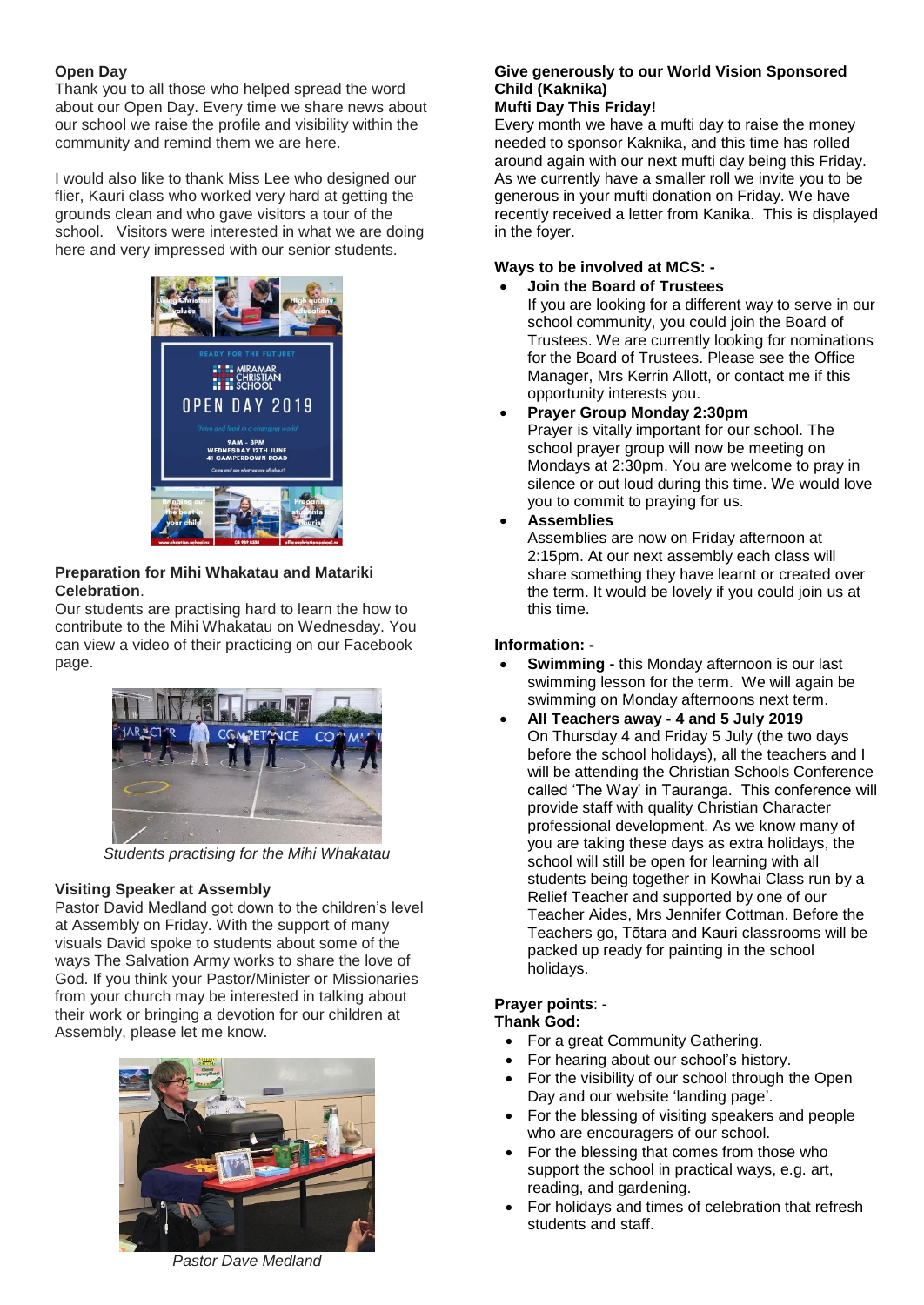## **Please pray**:

- Our school would be built up on a foundation of prayer.
- That parents would step forward to join the **Board of Trustees** as Parent Representatives.
- For our time with **Maranatha Christian School** that we would be people of a welcoming nature, students would be relaxed with our guests and show care for them and we would find multiple ways to bless our visitors throughout the day and after.
- For **staff** as they go to conference for safe travel, opportunities to deepen friendships, networking, deepening of faith and what we learn from the professional development will have a lasting impact on our school. The last two days of school would run smoothly for our Relief Teacher and Teacher Aide.
- Opportunities and time to meet with **Pre-school**s and continue to build links.
- For families who would value being part of our community to find and join us.
- For our prayer students Hugo, Lotus, Dandi, Aadarsh, Aisha-Jadah and Chirag.

Thank you for your commitment and prayers.

May God bless you with joy and excitement for His work.

Blessings and nga mihi nui **Kaye Gillies**

**Principal**

| <b>SCHOOL DIARY</b>  |                                            |
|----------------------|--------------------------------------------|
| <b>Every Mon</b>     | Prayer Group, Hall, 2:30pm                 |
| <b>Every Mon/Fri</b> | Wheels Day / Wear PE Uniform               |
| <b>Every Wed</b>     | Subway ordered lunch (optional)            |
| <b>Every Thurs</b>   | Technicraft (Yrs 7-8)                      |
| <b>Every Fri</b>     | Music Lessons, 8:30am - 10:30am            |
| <b>Every Fri</b>     | Assembly 2:15pm                            |
| <b>Every Sun</b>     | 10am Gateway Baptist Church - all welcome  |
| June                 |                                            |
| Mon 24 Jun           | Swimming Lessons p.m. (last lesson for T2) |
| Wed 26 Jun           | Maranatha School Visiting                  |
| Fri 28 Jun           | Mufti Day (gold coin donation)             |
| Fri 28 Jun           | Sharing Assembly 2:15pm                    |
| July                 |                                            |
| Mon 1 Jul            | <b>Parent Teacher Interviews</b>           |
| Tue 2 Jul            | <b>Parent Teacher Interviews</b>           |
| Wed 3 Jul            | PB4L Play Day                              |
| Thurs 4 Jul          | Teachers attending 'The Way' Conference    |
| Fri 5 Jul            | Teachers attending 'The Way' Conference    |
| Fri 5 Jul            | End of Term 2 (3pm finish)                 |
| Mon 22 Jul           | Term 3 starts (9am)                        |

## **Prayer Requests**

The following students and their families are prayed for by the staff each time we gather to pray during the week. We ask that you also pray for them too. **Week 9:** Hugo, Lotus, Dandi **Week 10:** Aadarsh, Aisha-Jadah, Chirag

#### **2019 Invoices**

Invoices for **School Costs and the Term 1 PE Programme** are now **OVERDUE.** We ask that you pay as quickly as possible. Reminders will be sent home over the next week for any outstanding invoices.

# **Parent Interview Nights – Mon 1 & Tues 2 July**

On Monday 1 and Tuesday 2 July you will have a chance to discuss your child's progress. On the Friday before the interviews (28 June) you will be given a report which will tell you how your child is doing. If you have some questions about your child's learning, please feel free to ask your child's teacher during your interview to discuss your concerns. Importantly, if something has changed at home, e.g. a parent is starting night shift work, or there is a death of a close family member, please let us know.

## **2019 Entertainment Book**

The new 2019/2020 Entertainment Memberships are now available. MCS is once again selling Entertainment Memberships as part of our fundraising to ensure that all our students have access to the same opportunities. There are fantastic savings to be made at Wellington's leading restaurants, cafes and attractions. There are also great offers for over 2000 hotels, theme parks, rental cars, online shopping and so much more. They can be ordered online, or books can be purchased from the School Office. To securely order online go to: https://www.entertainmentbook.co.nz/orderbooks/104x302



Guiding is a place where **girls can be girls** and in a safe and positive environment they can:

- Learn new life skills
- Build their confidence
- Contribute to their communities
- Form friendships
- And so on

Our non-competitive learning environment is openminded, and values based. It's a supportive place to grow confident, adventurous girls who are ready to be tomorrow's leaders.



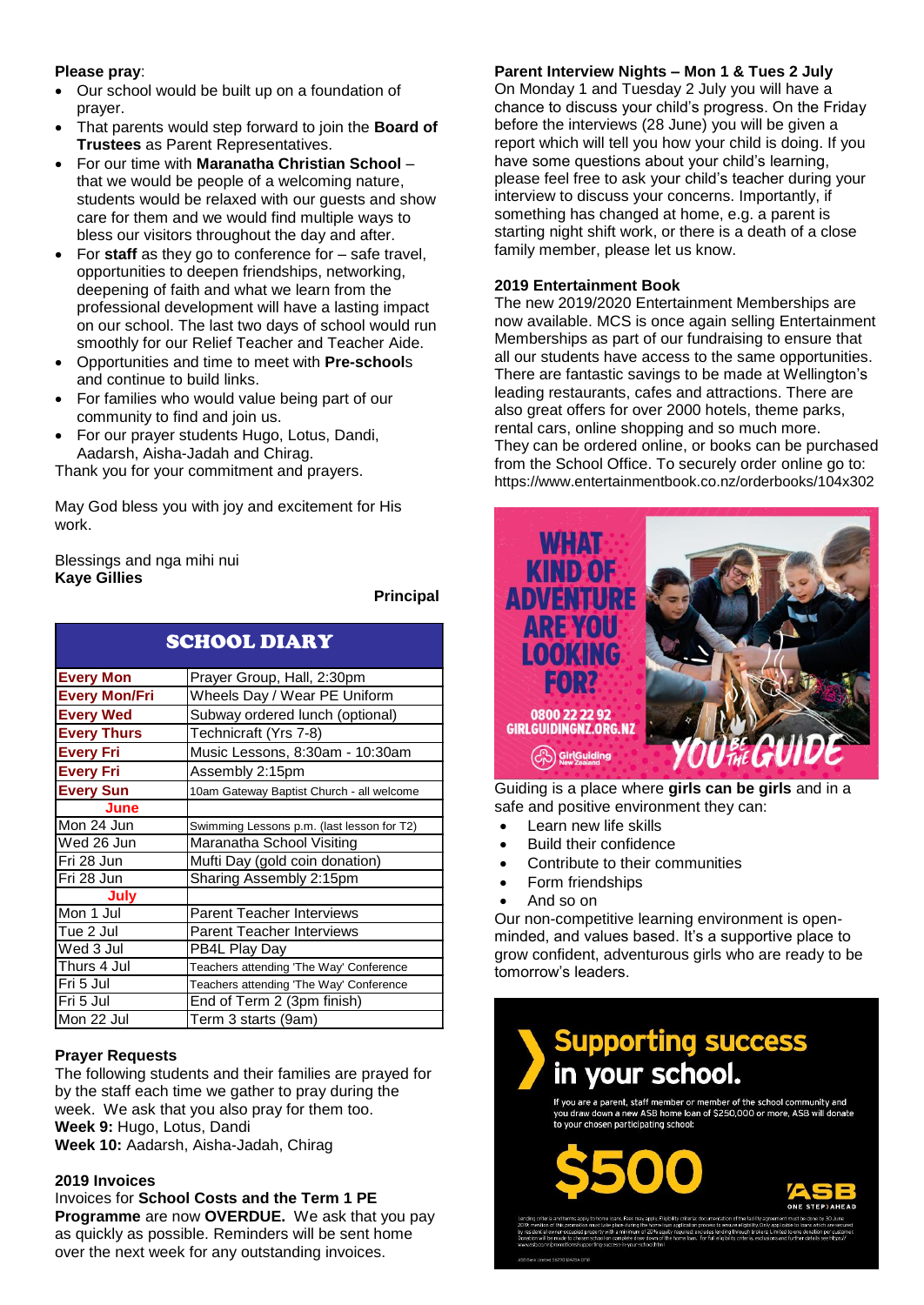



**NZ Police** recently launched a new non-emergency number, **105**. They've done this to make it easier to get hold of them in the event of non-urgent situations or 'Things which have Already Happened', which don't require Police assistance immediately.

You can call them on 105 for all non-emergencies, or you can go online at [105.police.govt.nz](http://105.police.govt.nz/) to report things like:

- lost property
- theft for a public place or car
- intentional property damage

- or to get an update or add info to a previous report In the event of an emergency, always call 111 (for things that are happening now).

#### **July Holiday Programme**

Musical fun for ages 6 to 16. **Week One dates:** Monday 8th July to Wednesday 10th July **Week Two dates:** Monday 15th July to Wednesday 17th July Book at: [www.therockacademy.co.nz/contact/](http://www.therockacademy.co.nz/contact/)



# *Beyond the Page – An exciting literary festival for tamariki*

*6 th – 21st July 2019*

*Featuring well known authors, illustrators, and performers, Beyond the Page is a festival brimming with literary adventures for tamariki and their whānau. Children will have the opportunity to explore their creative side, be inspired by spell-bounding performances, pick up a new skill, and discover a world of possibilities at their local library.*

*Follow Beyond the Page on Facebook, and visit [www.beyondthepage.nz](http://www.beyondthepage.nz/) to find out what events are happening in your area*

## *All events are free*

Beyond the Page wouldn't have been possible without the aroha and mahi of Wheelers Books, New Zealand's largest online supplier of books and eBooks to schools and educational institutions. With unique features to facilitate easy selection, generous discounts, the ability to purchase on account and processing and cataloguing services, Wheelers is a great resource for librarians and teachers. Please visit their website [www.wheelers.co.nz](http://www.wheelers.co.nz/) to see what they can provide for your school whānau. For updates and further information about the festival, follow Beyond [t](http://www.beyondthepage.nz/)he Page on **Facebook**, or visit [www.beyondthepage.nz](http://www.beyondthepage.nz/)